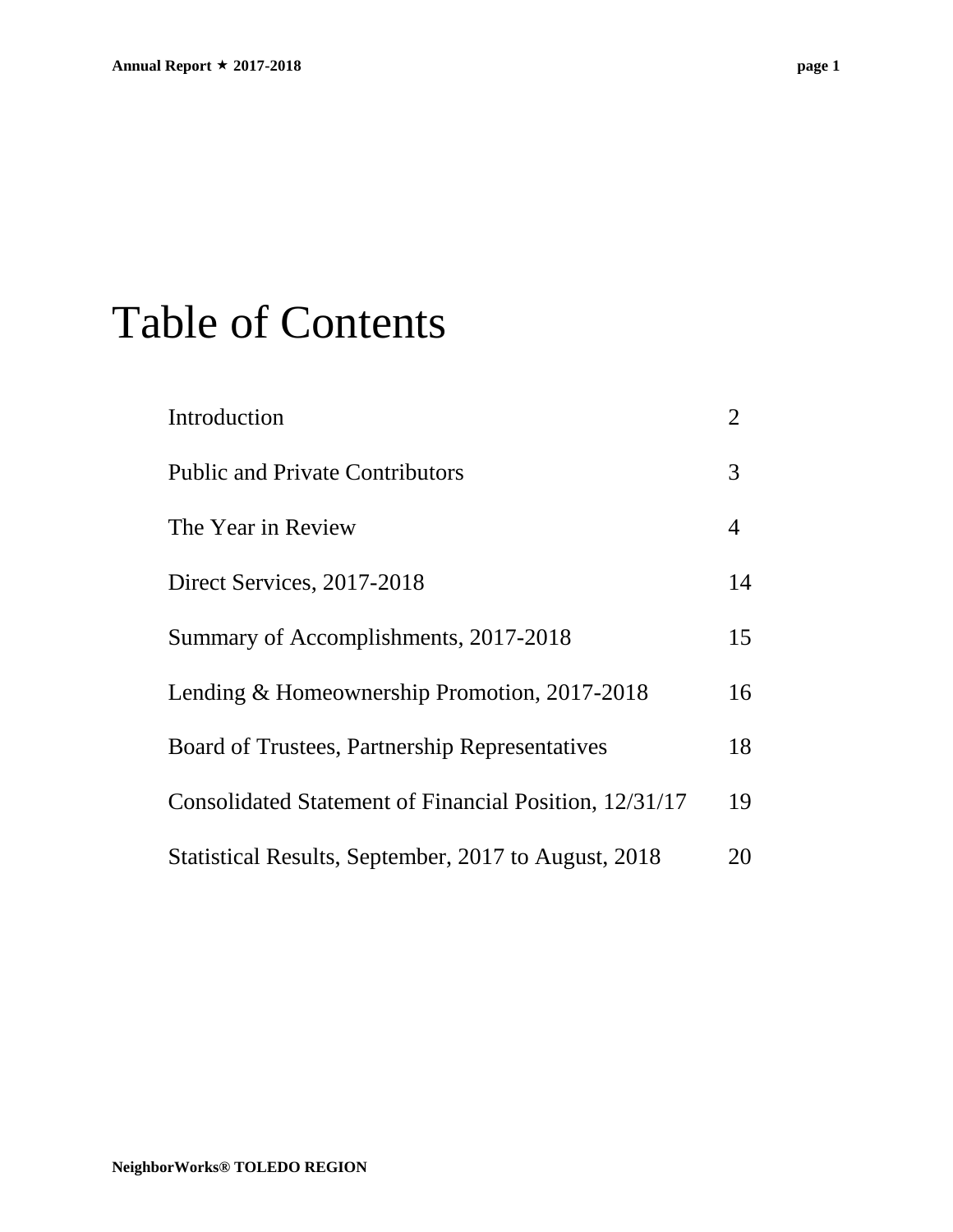## Introduction

**T**

his document covers the 2017-2018 operating period of NeighborWorks® TOLEDO REGION (NTR), beginning on September 1, 2017 and concluding on August 31, 2018.

Every year NeighborWorks TOLEDO REGION (NTR) publishes an annual report where the activities and progress of the preceding twelve months are described, a comparison drawn between goals and actual outcomes and we take a stab at looking into the future (at least twelve months). If that is what you are looking for, we will not disappoint with this report. As you review this document, there is something very subtle that may be missed: increased community standing. Please allow me to draw your attention to a couple of items that support my point.

First, NTR experienced its first full year with a relationship with the United North non-profit corporation. Our pledge to United North was to provide advice on real estate matters and to maintain community services to the greatest extent possible. On the community services issue, NTR was able to continue many of the programs, relying on the experienced staff members who transitioned from one employer to the other.

The impact on NTR was tremendous. The Financial Opportunity Center (2860 Lagrange) instantly expanded our range of services and extended our reach across the community. For example, the FOC had traditionally prepared tax filings for consumers. During the last tax season, NTR coaches prepared 770 individual tax returns, with approximately \$880,000 refunded by the IRS.

Second, over the past year NTR became the General Partner in four different Limited Liability Corporations. This placed NTR in an ownership role for 120 additional units of affordable rental housing. When these are combined with projects originally sponsored by NTR, now you are looking at an organization with a prominent role in housing. In the role of General Partner, our primary responsibility is asset management. When you add the recent acquisition of the Oakwood Homes housing portfolio, homeownership is demonstrated as the next natural step following affordable rental. The demand for services that facilitate a transition to homeownership links nicely with our increased staff capacity.

You will find other examples of increased community standing in this report. By this time next year, there will be more.

If you would like to learn more about NTR products and services, feel free visit us in the NeighborWorks® HomeOwnership Center of Toledo, located at 704 Second Street or the NeighborWorks® Financial Opportunity Center, located at 2860 Lagrange, or visit our web site at http://www.nwtoledo.org, or call us at 419-691-2900.

> Stanley Kolebuck Chairman October 30, 2018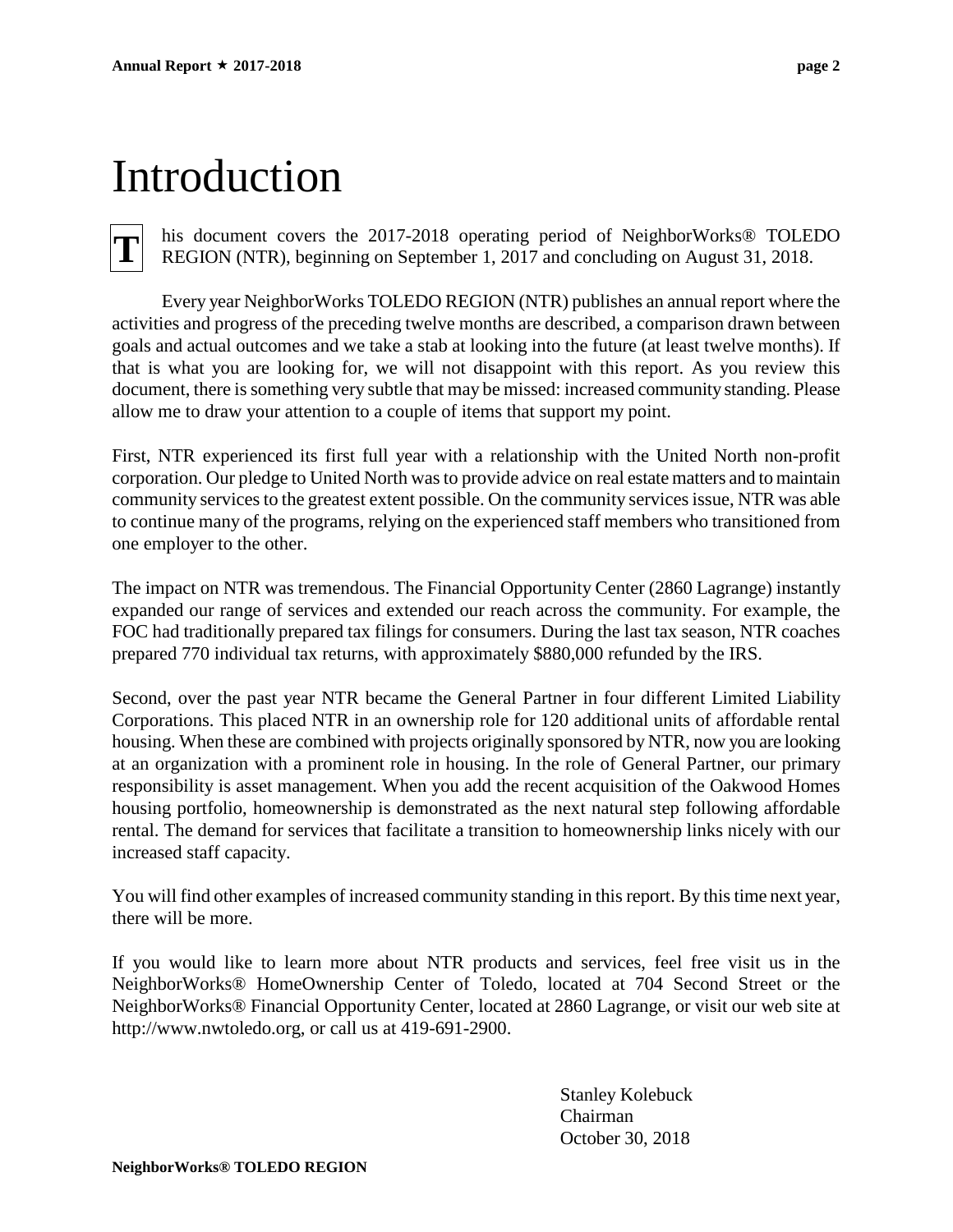## Public and Private Contributors

### **2017-2018 Fiscal Year FINANCIAL INSTITUTIONS**

Citizens Bank Fifth Third Bank of Northern Ohio Huntington Bank Key Bank, Northern Region Mary and Bill Parker Charitable Fund PNC Bank

### **GOVERNMENT**

City of Toledo Department of Neighborhoods

Lucas County Land Bank

State of Ohio Development Services Agency Office of Community Services

### **NATIONAL INTERMEDIARIES**

Local Initiatives Support Corporation

NeighborWorks® America

### **UTILITY COMPANIES**

Columbia Gas of Ohio, Inc.

Toledo Edison, a FirstEnergy Company

### **FOUNDATION SUPPORT**

Mercy St. Vincent Foundation

Toledo Community Foundation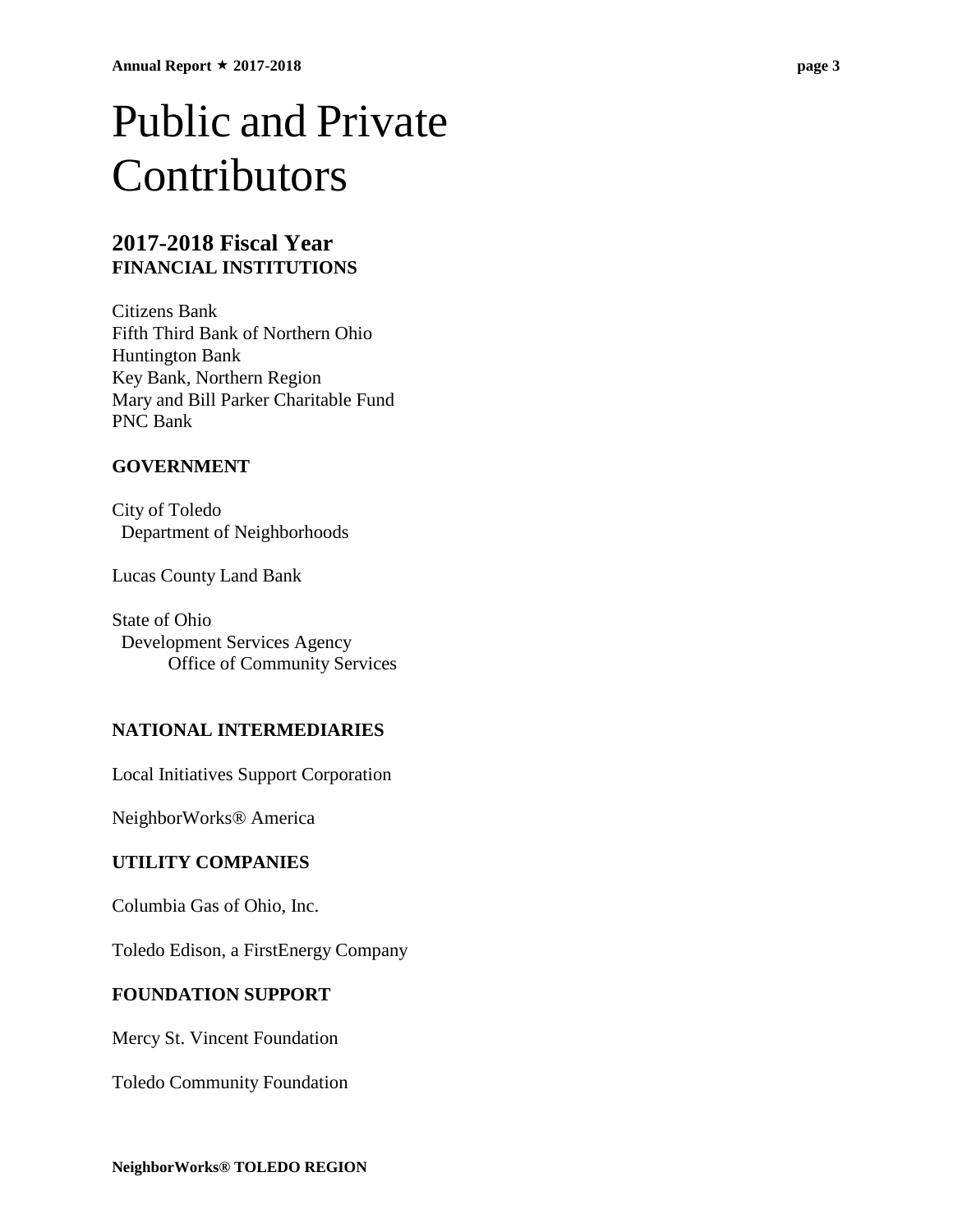## The Year In Review

### his section of the Annual Report is dedicated to a brief review of the highlights from the last twelve months of operation (September 2017 through August 2018). **T**

In 2014 the Board of Trustees made a decision to change the fiscal year to January through December. This process was completed in early 2016 with the filing of the last partial tax return for the period ending December 31. Please refer to our Consolidated Statement of Financial Position on page 19 of this report.

This portion of the Annual Report contains a discussion of our accomplishments as compared to goals, organized by lines of business and significant events that took place throughout the year.

\*\*\*\*

### *….. public event*

Early in October 2017 NTR staff members participated in the local programming of events and sessions for the Ohio CDC Association annual meeting that was held in Toledo. A neighborhood tour of affordable housing developments included a visit to the Cherry Legacy Homes along Fulton, Melrose and Franklin. The NTR presentation highlighted experiences with financing TOTCO Homes residents and the anticipated work with Oakwood Homes II units.

\*\*\*\*

*….. private giving*

In partnership with T&J Plumbing, NTR board and staff contributed funds to assist

two families in Toledo to experience a nicer Christmas (2017) season.

The Shiffler family, situated in the 3000 block of Douglas Road, recently relocated to Toledo with their seven children. The kids were sleeping on donated cots, so complete beds, with springs/mattresses, bedding linen etc. were provided. The Easley family, situated in the 100 block of Dexter has been a long time resident of North Toledo. The four children each needed winter coats, hats, gloves etc. All of these were provided. In addition, each family was given a gift card to Kroger and Walmart and board game.

NeighborWorks Toledo (NTR) operates along several primary lines of business, as defined by NeighborWorks® America. Our current lines include: Homeownership Preservation Service (HPS); Home Ownership Promotion (HOP); Community Building and Engagement (CBE); Real Estate Development/ Asset Management (RED), and; Lending and Loan Portfolio Management (LND).

The goals listed in the pages that follow were adopted by the Board of Trustees in April 2017, with the completion of a new strategic plan.

What follows is a discussion of the major achievements for each line.

### **HOMEOWNERSHIP PRESERVATION SERVICES (HPS)**

|                            | 2018 Goals | 2018 Actual |
|----------------------------|------------|-------------|
|                            |            |             |
| • Home Weatherization      | 148        | 221         |
| • WarmChoice               | 300        | 290         |
| · Toledo Edison            | 320        | 345         |
| • Foreclosure Intervention | 40         | 135         |
| • HOME Investment          | 9          | 20          |
| • Year 16 Initiative       | 12         | 16          |
|                            |            |             |

The mission of the **HPS** line of business is to assist households with the task of remaining in their homes in an environment of increasing costs, against the backdrop of a potentially shrinking income. Energy efficiency meets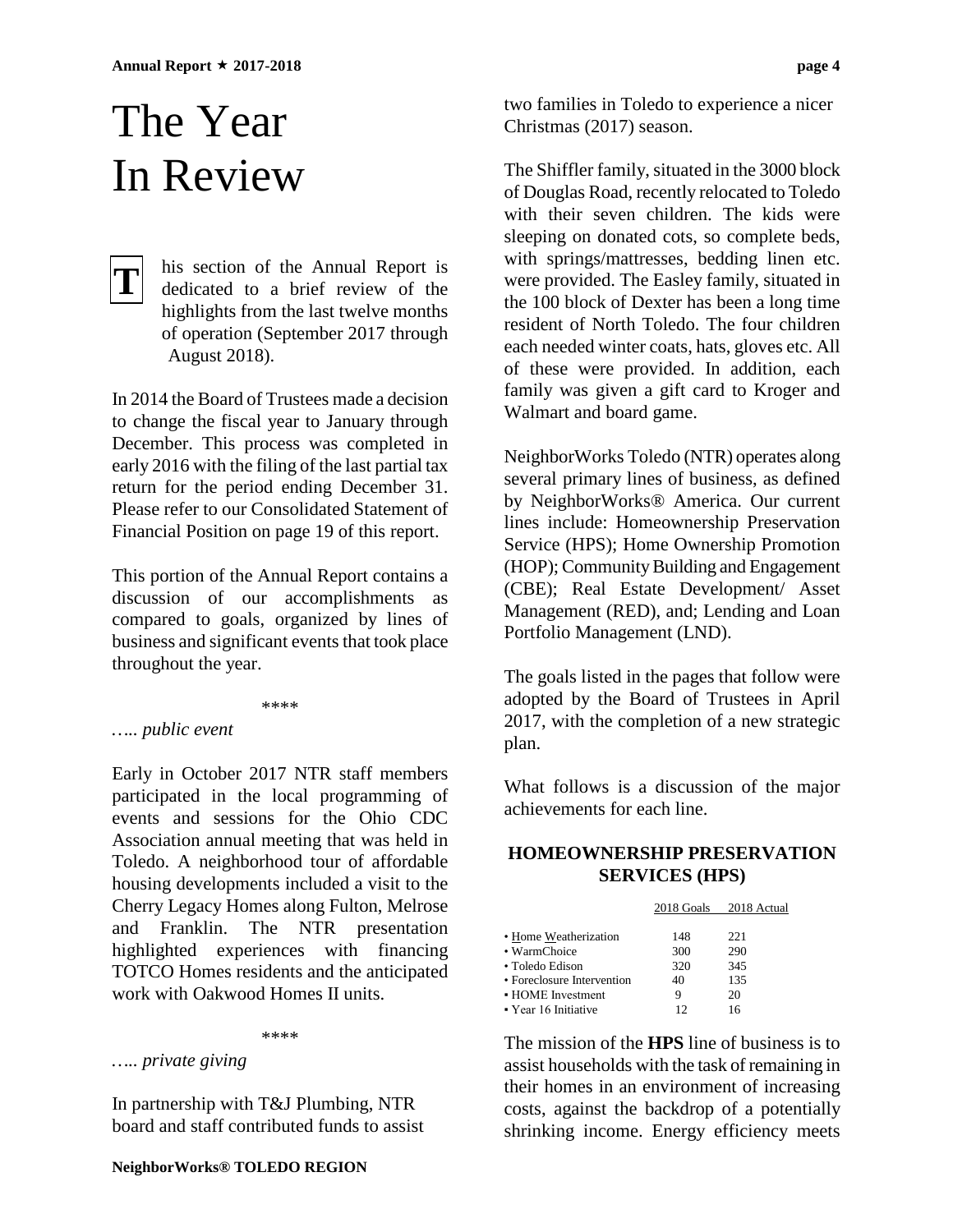this mission by making permanent improvements to the structure so that the household spends less on energy costs.

NTR substantially met its goals related to HPS by delivering program services for the Home Weatherization Assistance Program, the Columbia Gas of Ohio Project WarmChoice, the Toledo Edison Community Connections program, and Foreclosure Intervention.

NTR staff members install the materials involved in each of the programs, so each completed goal represents a direct staff activity. The Home Weatherization Assistance Program accomplished the completion of 221 units as compared to the goal of 140, which represents production equal to 158%. Project WarmChoice completed 290 units as compared to the goal of 300, which represents a production equal to 97%. The Toledo Edison Community Connections Program completed 345 units as compared to the goal of 317, which represents production equal to 108%.

On October 25, 2017 NTR Weatherization operations hosted an open house at 4907 Laurentide Lane and invited the public to witness how a home is weatherized. Officials from ODSA visited and presented a proclamation from Governor Kasich recognizing October as Weatherization Month. TV coverage was provided by WTVG, Channel 13.

**\*\*\*\***

### *…..home investment deployment*

In May 2017, NTR senior managers met with the Department of Neighborhoods to plan for the deployment of \$1 million of HOME Investment funds in the Junction, North Toledo and South Toledo neighborhoods. The original intent was to provide grants for improvements to owner-occupied residential structures.

In November 2017 Toledo City Council approved the redirection of the \$1 million of HOME Investment to NTR. At the same time City Council agreed to shift  $43<sup>rd</sup>$  year CDBG funds that had been originally dedicated to United North to NTR.

Joint meetings involving Department of Neighborhoods Housing staff and NTR weatherization managers began in December, and have continued since that time each month.

NTR would begin the process by determining eligibility for all weatherization programs. Once approved, NTR inspectors would conduct an energy audit, create a scope of work and identify need for supplemental repair work that would enhance the performance of the weatherization treatment. The work funded by Project WarmChoice would serve as the private match for the HOME Investment dollars.

Department of Neighborhoods Housing staff performed follow-up inspections for eligible program participants and were responsible for creating the rehabilitation scope of work. Housing staff handled the bidding process to identify the lowest and best contractor. At this point, the project file was returned to NTR for contract documents, establishment of construction escrows and project management.

The HOME Investment program was designed as a three year effort, with a goal of 27 completed units, combining weatherization and rehabilitation. By the end of June, the number of project sites with completed weatherization work was nine. With July and August, NTR completed weatherization at an additional 11 project sites. At the end of August, 2018, there were five fully completed projects (weatherization and rehabilitation) and another 14 rehabilitation construction contracts in progress.

Together, the completed and in-progress rehabilitation sites have a projected HOME cost of just under \$500,000. This implies that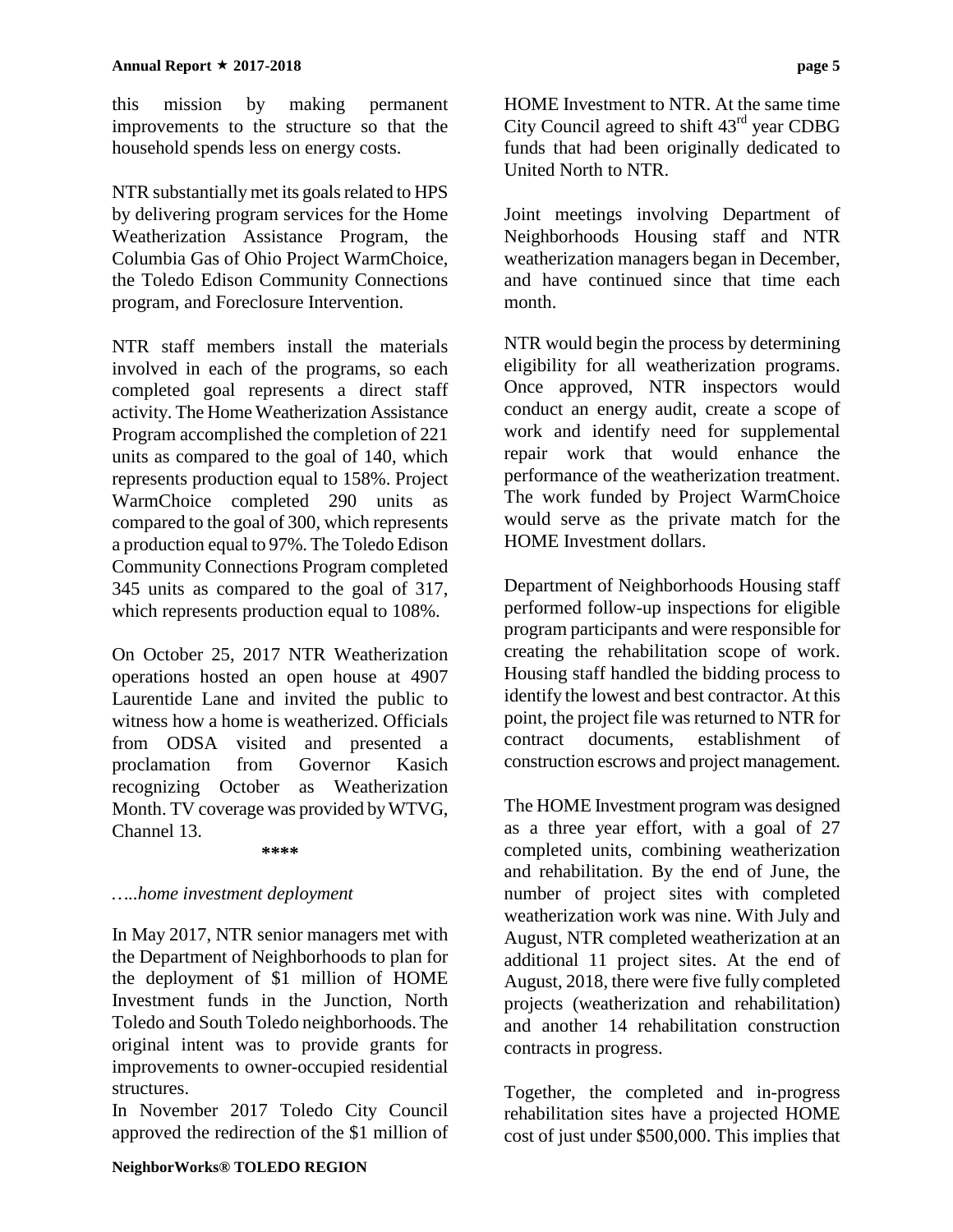the total number of affected owner occupied homes could reach 50 units.

\*\*\*\*

### *…..year 16 initiative*

The Year 16 initiative is aimed at providing an incentive to first time homebuyers who are purchasing former affordable rental units that were financed utilizing low income housing tax credits. The incentive is provided in the form of a forgivable grant (over five years) that is used to complete buyer directed home improvements.

NTR pioneered the use of a homebuyer incentive during the sale of the original TOTCO Homes in 2016. At that time, the source of the funding was the Lucas County Land Bank. A similar program was developed a year later for the Oakwood Homes sales to tenants, again funded by the Land Bank.

In 2017 ProMedica and Key Bank joined forces to provide significant private funding for an expansion of the homebuyer incentive program. This investment was established in support of future affordable rental conversions. LISC was placed in charge of managing the effort. Because of its experience, NTR was recruited to deploy the resource.

The first deployment of the ProMedica/Key Year 16 fund took place in the summer of 2017 in support of the sale of a Renaissance/Ottawa project home. In February 2018, affordable housing units renovated and sold by the Lucas Metropolitan Housing Authority (Toledo Homes I and II) were determined eligible for the Year 16 incentive program. During the program year, NTR provided grant funding to 16 first time homebuyers referred by LMHA.

### **HOME OWNERSHIP PROMOTION**

**NeighborWorks® TOLEDO REGION**

### **SERVICES (HOP)**

| 2018 Goals                   |     | 2018 Actual |  |
|------------------------------|-----|-------------|--|
| • Homebuyer Education        |     |             |  |
| graduates                    | 120 | 144         |  |
| • Affordable Housing sold    | 12  | 15          |  |
| • FOC income tax preparation | 500 | 770         |  |

The NeighborWorks® America definition of **HOP** includes activities that promote home ownership, like home buyer education, and the marketing and sale of single family homes.

During the program year, NTR undertook Homebuyer Education program activities that were responsible for 144 trainees graduating from the standard eight-hour course. This represents an achievement rate of 120%. Homebuyer education is offered at 704 Second Street and 2860 Lagrange Street.

The Affordable Housing sales goal for 2017- 2018 was twelve homes. By the end of August 2018, a total of six Oakwood units and nine others constituted an outcome of 125% of goal.

The narratives that follow provide details.

\*\*\*\* *…..oakwood homes sales initiative*

The discussion of the Oakwood Homes Sales Initiative as a component of the Home Ownership Promotion effort is introduced here because of the NeighborWorks Toledo Region's mission to facilitate conversion of the Oakwood Homes I and II affordable rental housing to homeownership. The Oakwood units are situated in the Englewood neighborhood.

The first Oakwood Homes unit to be sold was 1250 Oakwood. This was a cash purchase, with the closing taking place in late February 2018. Likewise, other cash sales for Oakwood Homes units occurred at 1142 Oakwood and 1925 Lawrence Avenue. By the end of August, 2018 a fourth sale was pending at 905 Oakwood.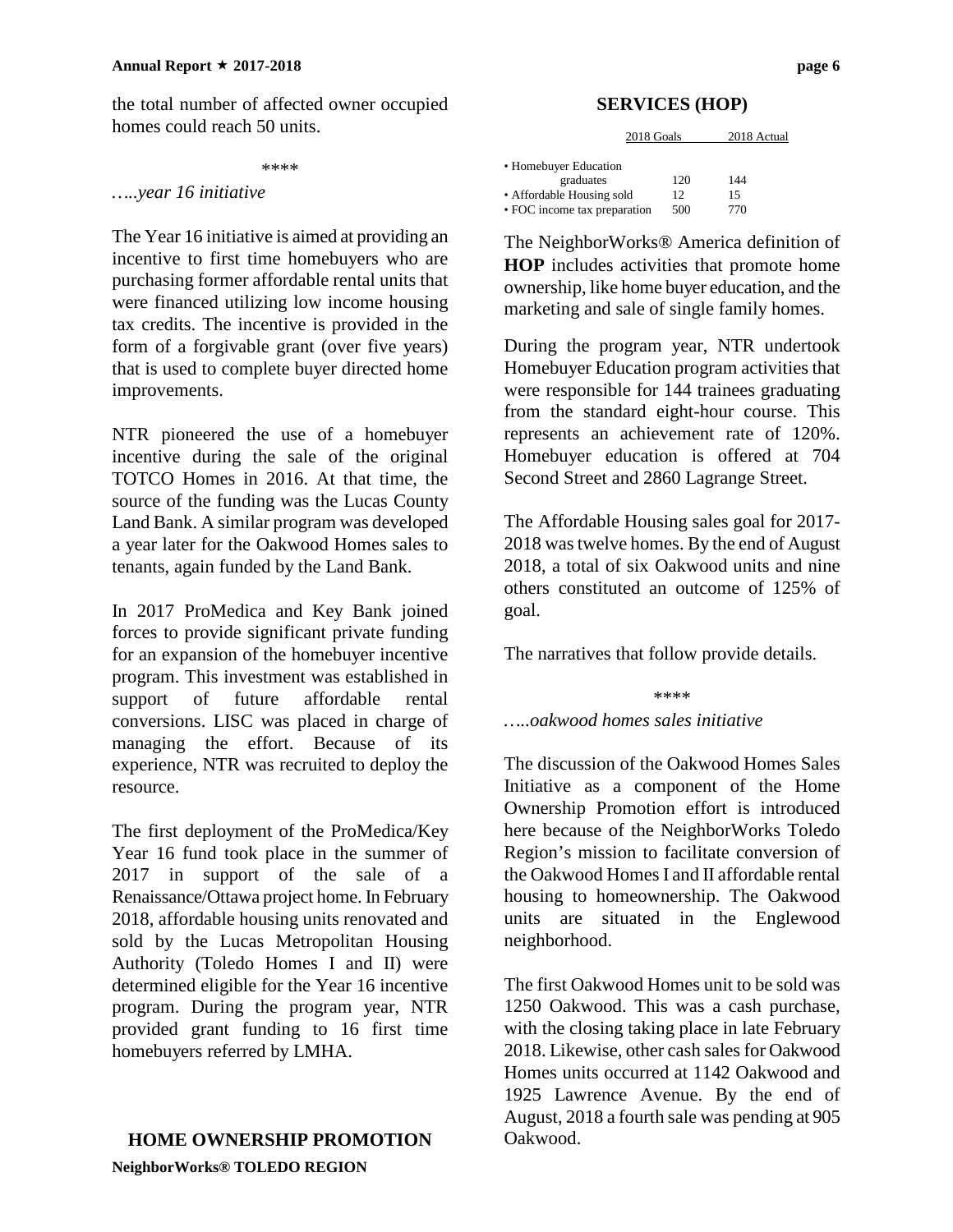Over the same timeframe, NTR financed qualified buyers for Oakwood Homes units on three occasions (1216 Oakwood; 1232 Oakwood; 1326 Elmwood).

Residents of the Oakwood Homes units qualified for various levels of seller credit, depending upon the length of time as tenant. For those who occupied homes for the entire fifteen year affordability period, the seller credit amounted to \$5,000.

As an added incentive, Oakwood homebuyers could qualify to receive a home improvement loan of \$7,500. These loans were typically filed as a second mortgage, with zero payment and a declining balance over five years. The home improvement funding for the Oakwood Homes portfolio was provided by the Lucas County Land Bank

### \*\*\*\*

### *……other affordable home sales*

In an effort aimed at reducing loss on defaulted mortgage loan accounts, NTR adopted a strategy many years ago of taking possession of homes on a select basis for its own affordable rental portfolio. The idea was to enter into lease with option to purchase contracts to assist residents who were not ready to finance an outright purchase. During the program year, NTR converted three of its own units into homeowners (837 Clark; 408 Western; 224 White).

NTR also accepted cash offers on vacant homes, in many cases selling units to first time homebuyers on a budget. In this case, two homes were sold between September 2017 and August 2018 (821 Yondota; 1066 Hamilton).

A well-known local businessman (and philanthropist) Sam Moawad, approached NTR with a proposal that would re-engage some of it's hardest to sell homes with a charitable purpose. In exchange for a low cash

price, Mr. Moawad would gather a small group of homeless veterans who would immediately occupy the unit and invest sweat equity to make it livable. During the program year, NTR sold three of its more troubled houses for cash for the homeless veterans cause (820 Western; 368 Plymouth; 1315 Varland).

The Neighborhood Stabilization Program (NSP) was one of a series of special federal investment programs aimed at boosting local economies with an injection of cash from Washington, beginning in 2009. NTR participated as a non-profit developer and was responsible for both new construction and full renovation. The last home to be completed by NTR under NSP was 4147 Birchal in the Library Village neighborhood. This home was sold to a first time buyer as a cash sale.

### \*\*\*\*

### *……financial opportunity center*

The Financial Opportunity Center (FOC) is a LISC sponsored framework for providing direct counseling services to consumers on a range of topics, all focused on bettering one's financial position. Services range from credit counseling to job search to household budgeting. At present there are three FOC operations in Toledo. The FOC managed by NeighborWorks is situated at 2860 Lagrange Street.

NeighborWorks Toledo began its involvement with the FOC movement in the summer of 2017, with the coaching staff that remained after July 1. By the end of 2017, nearly the entire FOC team, except Nicole Reno and Ron Jones had left. This situation provided an opportunity for a reorganization of personnel duties and the chance to expand the number of full-time coaches.

With close assistance from the Toledo LISC office, a reorganization plan was drafted and presented to the NTR Board of Trustees for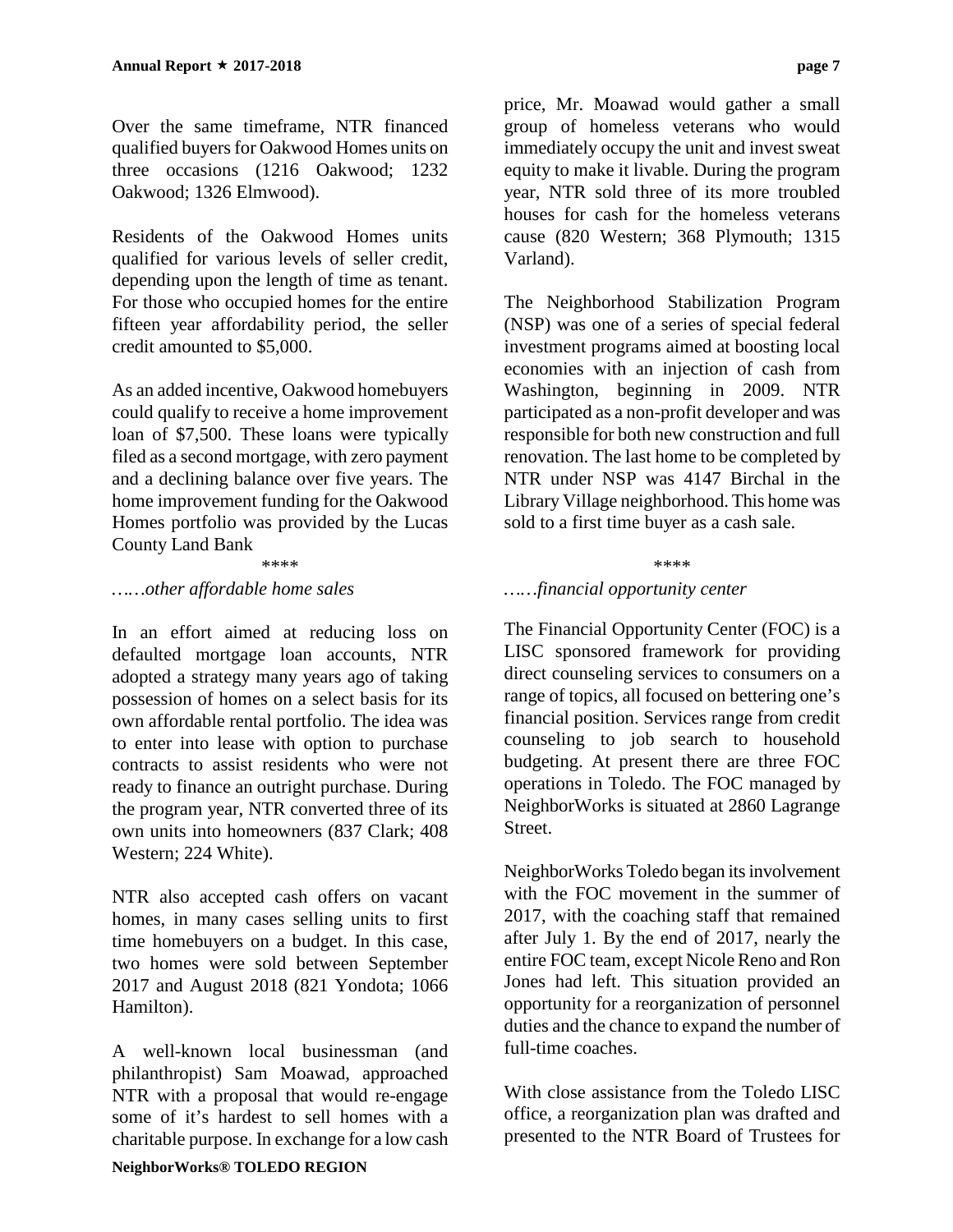consideration in January. By the following February, job offers had been extended to two new coaches and a new Intake/Income Supports specialist. The new personnel, led by Nicole, began their duties in March.

In addition to homebuyer education, another important service provided at the Lagrange Street facility is income tax return preparation. The FOC coaches, with the help of evening volunteers, prepared and filed 770 individual income tax returns for 2017. This work resulted in \$844,011 being returned to taxpayers.

In mid-July informal conversation was held with Jodi Gross of the East Toledo Family Center to discuss the establishment of regular office hours for a Financial Opportunity coach. One month later, a Memorandum of Understanding was signed by the parties. The extension of Financial Opportunity services to the East Toledo Family Center represents a return following a nearly two year absence. NTR committed to one coach for two days a week.

### **COMMUNITY BUILDING AND ENGAGEMENT (CBE)**

2018 Goals 2018 Actual

| • CLI Participation 2017   |   |
|----------------------------|---|
| • CLI Action Proposal 2018 |   |
| • Community Event 2018     | 3 |
| • NW Training Institute    | 5 |

The NeighborWorks® America definition of Community Building and Engagement (CBE) includes community organizing and other activities that help residents and other community stakeholders come together to develop and provide leadership to build a stronger community.

NTR has played a supporting role with the Old West End Neighborhood Initiative (OWENI) volunteers since 2015. As a result, OWENI volunteers have exercised the freedom to undertake community activities with minimal administrative burden. Financial support has been provided by the Toledo Community Foundation and NeighborWorks America.

For example, OWENI volunteers recruit youth participants in a grass cutting effort during the summer. On average over 125 lawns are cut between June and August. During the fall season, volunteers identify and paint one to two homes owned by senior citizens that have high visibility along Detroit Avenue.

On October 18, 2017 the Old West End Neighborhood Initiative Paint Project started with the scraping of old paint on a house located at 3273 N. Detroit. Approximately twelve volunteers worked this day and the next, including NTR staff. This home is owned by Rachel Pettis and Reed Russell.

Another significant undertaking is the annual Unity in the Community neighborhood picnic. On June 9, 2018 OWENI hosted the picnic at the Grace Community Center. As before the event involved food, entertainment, door prize raffle, car show and a visit by the Fifth Third Bank E-Bus. This event coincided with the National NeighborWorks Week celebrations taking place all over the country.

\*\*\*\*

### …..*ohio theater*

The Ohio Theater, situated in the 3000 block of Lagrange Street, is an historic renovation project that was sponsored by United North. Activities in the theater are managed by volunteers of the Ohio Theater Committee.

When NTR assumed operational responsibilities for the Financial Opportunity Center and the HOME Investment program in July 2017, the theater volunteers were looking for a new organizational sponsor.

The Ohio Arts Commission had awarded the committee a grant in support of theater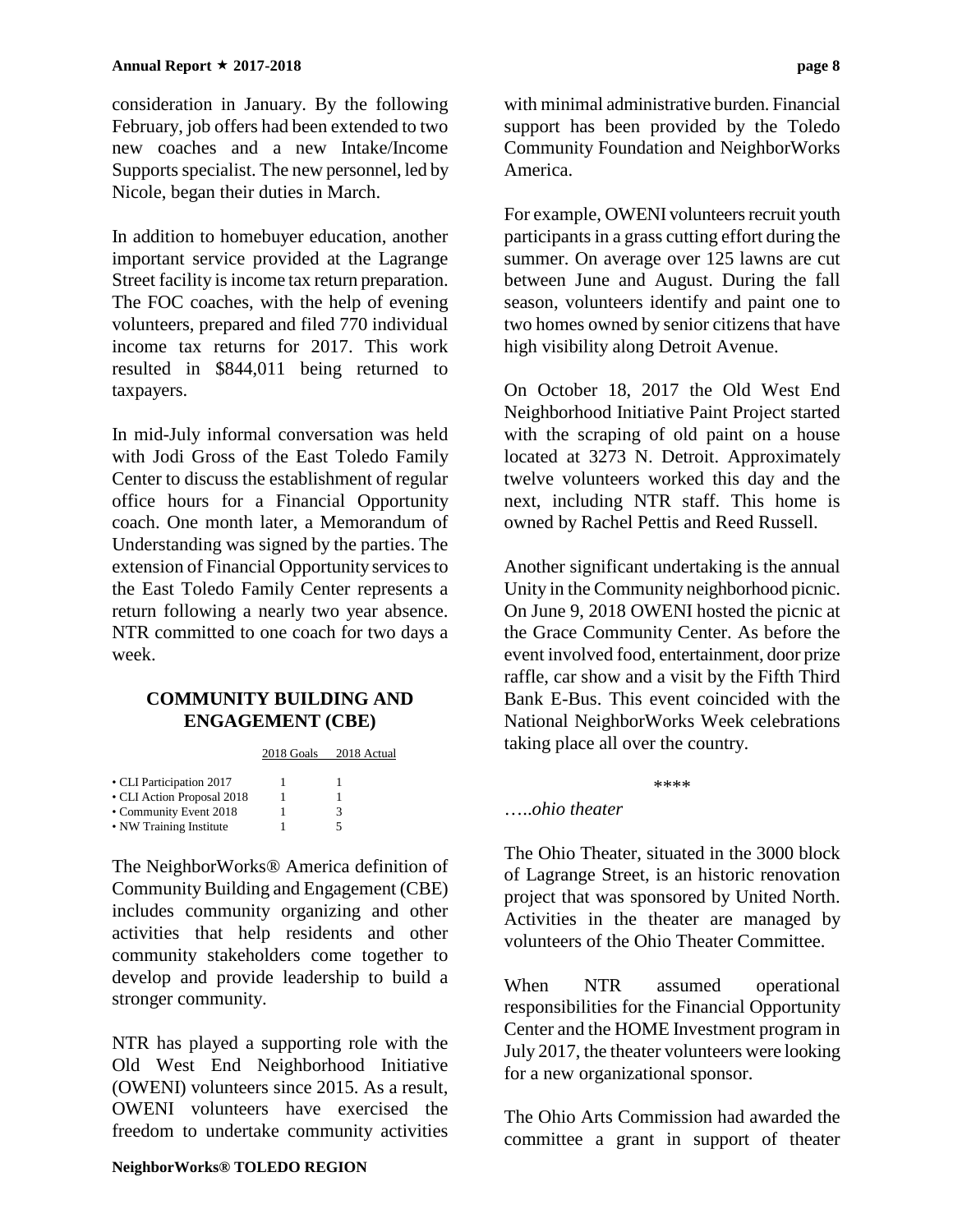activities. Further, there was an Americorp sponsorship opportunity that would provide funding for a theater director. A new nonprofit sponsor was needed to fulfill the role of grantee. Discussions with NTR began in September 2017.

Responsibility and ownership of the Ohio Theater building remains with United North, however. NTR is providing administrative support for the theater committee. A theater director was recruited and hired in 2017 and looks forward to a second year of activities beginning the fall of 2018. \*\*\*\*

….. *safe growth*

Safe Growth is a community level safety initiative sponsored by LISC. If you are familiar with Crime Prevention Through Environmental Design (CPTED), then Safe Growth builds upon those principals and is heavily focused on neighborhood resident engagement.

In May 2018, the Toledo LISC program extended invitations to NTR staff for the Safe Growth training opportunity. The training plan was to establish five neighborhood safety teams that would create plans to apply crime prevention techniques in targeted areas identified by each team. The neighborhoods represented were: East Toledo; Cherry Legacy; Junction; Englewood, and; Up-Town.

In June, Pamela Mayer and William Farnsel represented NTR in Safe Growth training. Ms. Mayer was assigned to the Cherry Legacy/OWENI team. Mr. Farnsel was assigned to the Englewood team.

The following August, each team presented a planning concept, utilizing low cost/no cost activities, all aimed at reducing crime by making the commission of crime more visible to the neighborhood residents. This activity will likely serve as a community engagement tool over the next twelve months.

#### \*\*\*\*

### *….. neighborworks training institute*

NTR provides training opportunities to neighborhood leaders in an effort to supplement learning that takes place locally. In addition to annual participation in the Community Leadership Institute, NTR encourages volunteers to take advantage of the broad course offerings presented at the NeighborWorks Training Institute events.

During the program year, five board volunteers attended Training Institutes that were held in Philadelphia, Kansas City, Cleveland and Salt Lake City.

Attendance at a NeighborWorks Training Institute requires a week-long commitment on the part of the volunteer. But the rewards of that commitment are felt here in Toledo. Areas of training this past year include: board governance; strategic planning; community policing; neighborhood safety, and; youth engagement.

### **REAL ESTATE DEVELOPMENT/ASSET MANAGEMENT (RED)**

|                              | 2018 Goals | 2018 Actual |
|------------------------------|------------|-------------|
|                              |            |             |
| • Housing Credit Asset Mgt.  | 93         | 220         |
| • General Partner Assignment | 3          |             |
| • Self-Management Units.     | 28         | 71          |

NTR engages in the **RED** line of business in neighborhoods in support of existing organizational investments.

Housing credit asset management involves the established relationship between third party professional property management and NeighborWorks Toledo as the general partner.

NTR is the non-profit sponsor and developer of three affordable rental portfolios (South East Toledo Homes I and II, and Cherry Legacy Homes). These projects have a total of 93 single family homes. During the 2017 –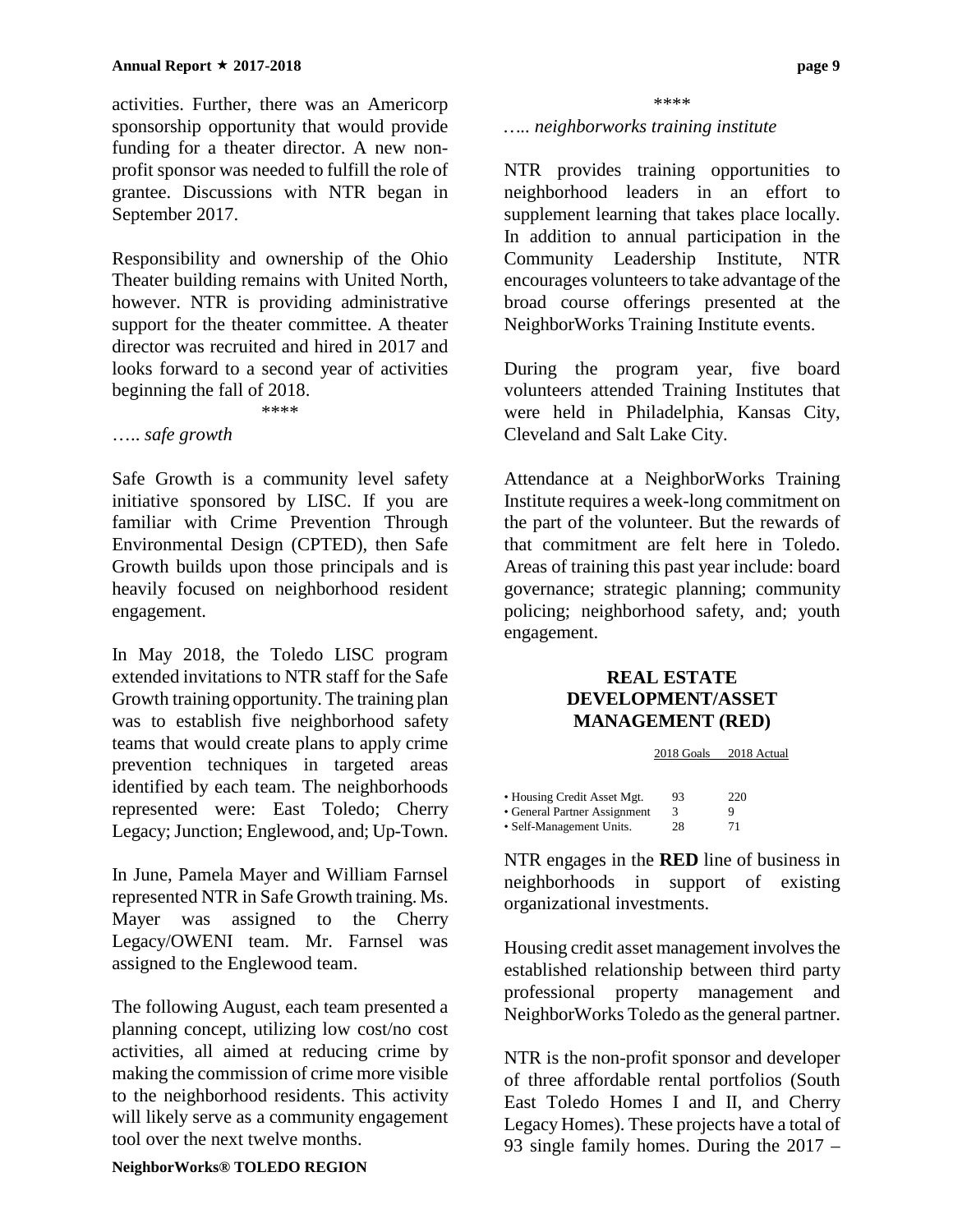2018 program year, property management duties for the NTR units rested with Volunteers of America.

#### \*\*\*\*

### ….. *general partner assignment*

A positive legacy of the once burgeoning community development industry in Toledo is the existence of a multitude of affordable housing portfolios. At one time, over 850 single family units had been developed in central city Toledo neighborhoods.

Today there are fewer units. However, the majority remain, held by a variety of partnerships. Common to each partnership is the presence of a limited equity partner. In many cases, the non-profit general partner no longer exists.

The beginning role of general partner is important. The initial non-profit sponsor of affordable housing forms the partnership, acquires real estate for construction and is the applicant for the low income housing tax credit commodity. The tax credits are awarded to the non-profit sponsor. A syndicator markets the tax credits to institutional investors. Project equity is raised from the sale of the tax credits to the investors.

On occasion, the on-going responsibilities of the general partner, as stated in the partnership agreement, are ignored. When the original sponsor goes out of business, there is a question of who (what entity) will insure that occupants have an opportunity to purchase the home.

During the 2017-2018 program year, NTR found itself increasingly called upon to fulfill the role vacated by former non-profit sponsors of affordable housing. In September 2017 Ohio Capital Corporation for Housing asset managers Tony DiBlasi and Chris Ledwin visited NTR to discuss the current status of the Cherry Legacy Homes portfolio. At that

same meeting Tony and Chris advanced a proposal to have NTR serve as a replacement general partner on three single family portfolios. A few weeks later, documents were signed for: 1) TCCN Homes III limited partnership (aka: Oakwood Homes III); 2) TCCN Homes IV limited partnership (aka: Oakwood Homes IV), and; 3) West Central Homes limited liability corporation.

Shortly afterward, NTR senior staff participated in a conference call involving David Berg of Pirhl Development (Cleveland) to discuss the status of the multi-family Englewood Senior Development in Toledo. The Englewood project also needed a replacement general partner for the limited liability corporation.

Mr. Berg proposed that NTR step in as the new general partner. Ohio Capital Corporation was already in the role of limited equity partner. The pay-off in the end would be an opportunity for NTR to buy-out all of the other partners and become the sole owner of the facility.

By the beginning of 2018, NTR had been recruited to serve as general partner for the United North School Homes II and had started the process of playing the same role for United North School Homes I.

Other than the Englewood Senior development, all of the aforementioned single family portfolios were being managed by Volunteers of America. As a result, the new roles taken on by NTR focused on asset management rather than self-management.

By the end of August 2018, NTR added an additional 127 units to its asset management role.

\*\*\*\*\*

### *…..self-management*

NeighborWorks Toledo has always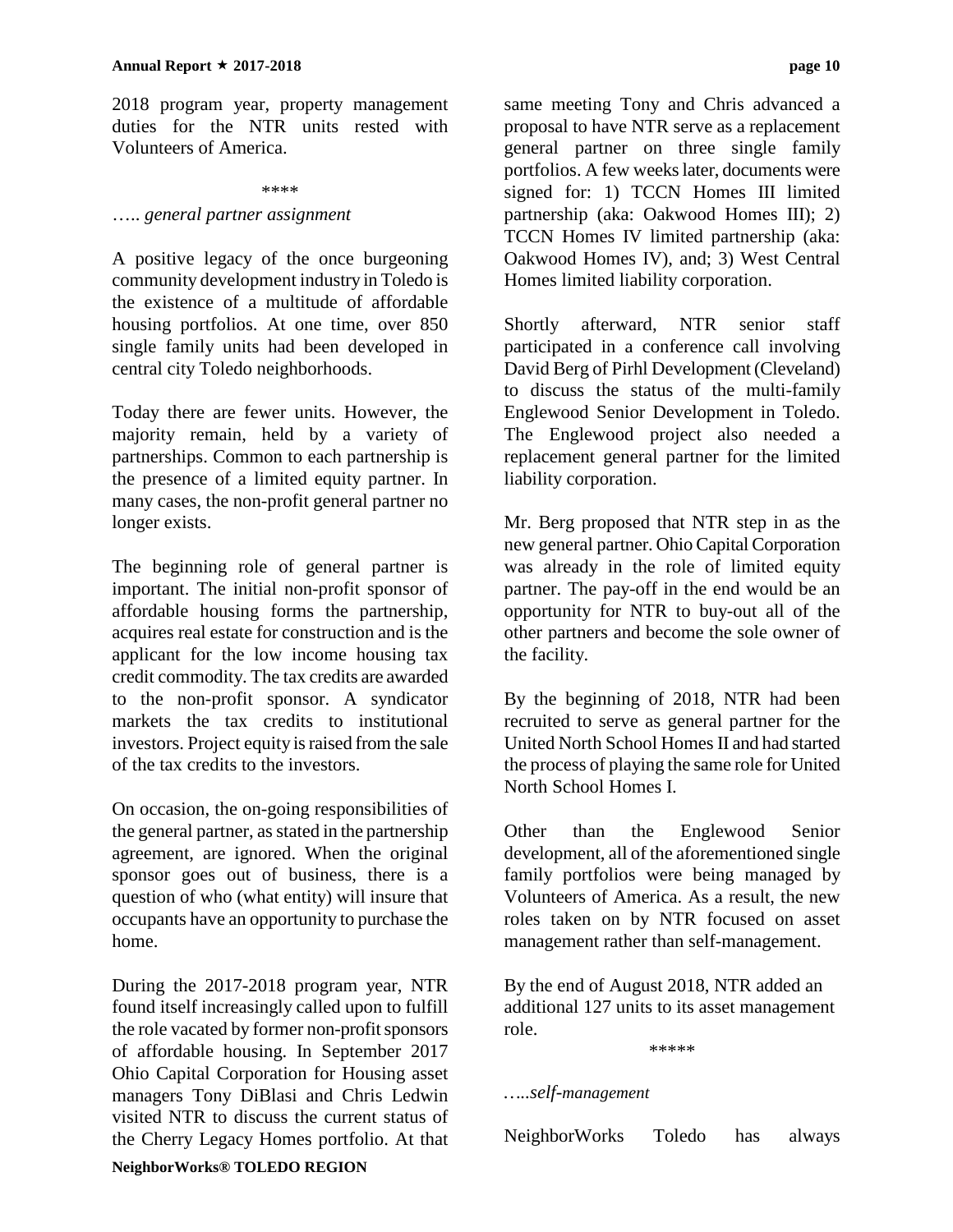maintained a small portfolio of affordable single family rental units. These parcels have traditionally been homes recovered from default actions. The last few years the number of units averages 28.

When the tax foreclosure and public auction of the first Oakwood Homes portfolio (23 units) was completed, NTR expected that it would eventually take on property management responsibilities. In the meantime, the Ohio Asset Group would handle lease-up, rent collection and service calls.

NTR gained control of Oakwood Homes II in November 2017 and Oakwood Homes I the following January. Ohio Asset Group agreed to serve as property manager of all 43 units, with the understanding that the portfolio would continue to shrink as homes were sold to occupants.

By May 2018. NTR made the decision to bring management of the Oakwood units inhouse, beginning August 1. A conference call was held with Ohio Asset Group to strategize the transfer of leases, security deposits and account balances. With this move, it was time for NTR to evaluate property management software.

The One Site cloud-based software was already in use at Ohio Asset, so in order to ease the management transition, One Site was selected by NTR. In-house property management took a major step forward with this decision.

### **LENDING AND LOAN PORTFOLIO MANAGEMENT (LND)**

2018 Goals 2018 Actual

| • Regular Mortgage Lending/ |     |     |
|-----------------------------|-----|-----|
| Facilitation                | 20  | 18  |
| • Loan Portfolio Management | 197 | 184 |

The NeighborWorks® America definition of the **LND** line of business includes originating, underwriting, brokering and/or servicing

amortized loans to individuals. NTR is licensed by the State of Ohio to engage in mortgage broker and second mortgage activities. NTR first became a certified Community Development Financial Institution in 1999 and achieved annual recertification in 2018.

During the 2017-2018 program year, NTR closed and funded eighteen separate mortgages with fifteen different borrowers for a total investment of \$450,650. This production is double both in volume transactions and dollars over the same period the year before.

NTR initially anticipated the increase in lending activity because of the purchase of the Oakwood Homes affordable housing portfolios. The Oakwood acquisitions took place the end of November 2017 and in January 2018. Some lending activity was triggered by the Oakwood deal, but many more borrowers were generated by LMHA and the sale of Toledo Homes I and II units.

### **RESOURCE DEVELOPMENT**

|                          | 2018 Goals | 2018 Actual |  |
|--------------------------|------------|-------------|--|
|                          |            |             |  |
| • Expand Public sources  |            |             |  |
| • Expand Private sources |            |             |  |

The NeighborWorks® America definition of Resource Development includes activities that promote the organization and raise money.

\*\*\*\*

…..*community development block grant*

A little more than one year ago (July 2017), the City Department of Neighborhoods transferred two Community Development Block Grant funded activities from one organization to NeighborWorks Toledo. The result was a near doubling of the total contract amount allocated to NTR.

Due to CDBG operating on a reimbursement basis, NTR would now be responsible for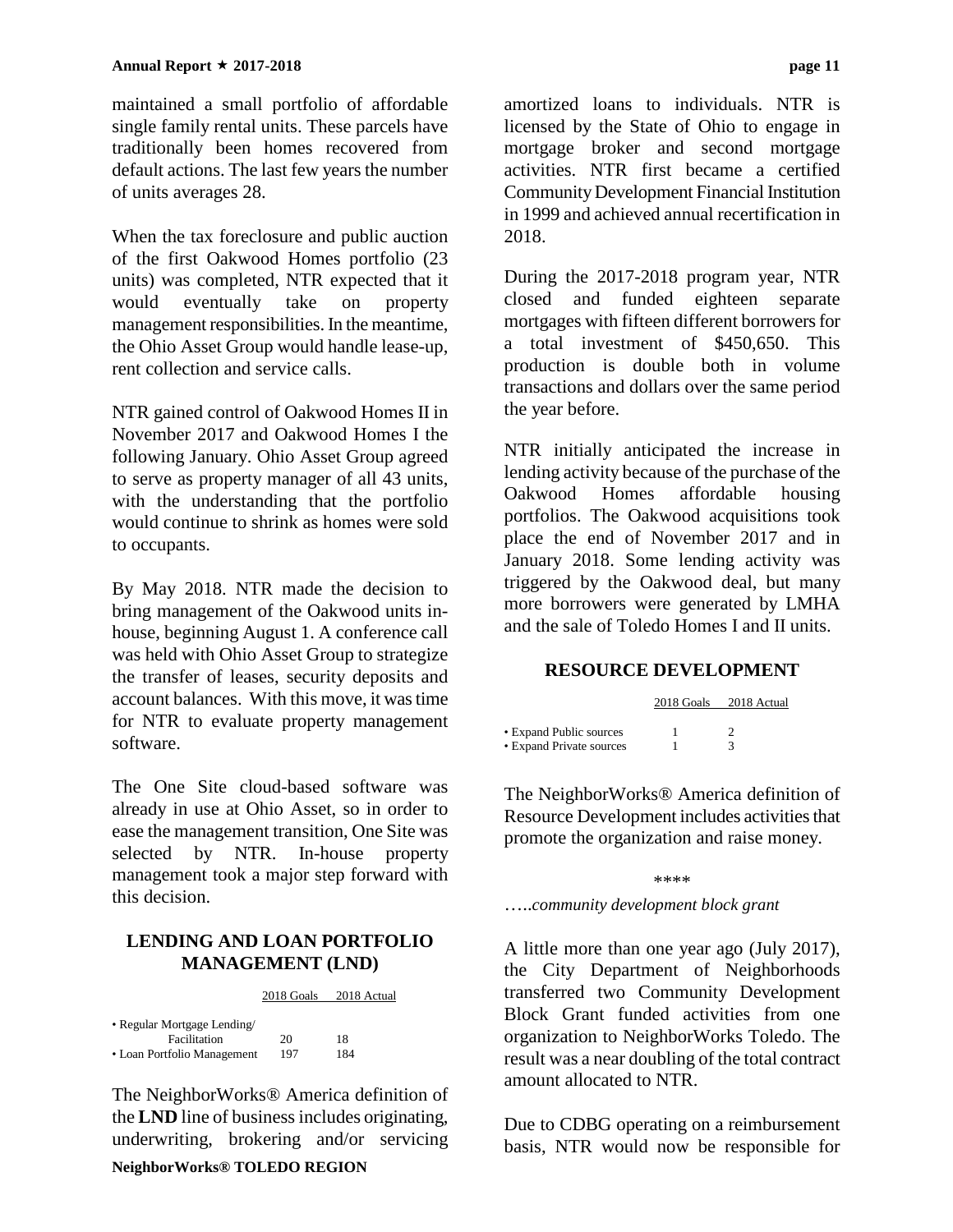finding cash to pay bills for these two new programs. For this challenge, the Toledo LISC office proved to be a strong advocate and partner.

Success with program operations, reimbursements and reporting this past year led to a renewal of the entire allocation for the 44<sup>th</sup> year CDBG. As of the date of this report, NTR is waiting for the City to countersign the new contract.

One of the two CDBG funded initiatives was the Financial Opportunity Center. The FOC is a LISC program model, so the Toledo LISC office oversees the financial support that is available to the local FOC network. This relationship instantly elevated NTR into funding relationships previously unknown.

#### \*\*\*\*

### …..*financial empowerment*

One area of outreach for corporate contribution was solicitation in support of Financial Empowerment, i.e.: the process of providing counseling and training to consumers seeking to improve their credit history. The money that was raised was used to support the HUD Housing Counseling work undertaken by NTR. Financial institutions, prominent in the Toledo area, provided grant support during the program year (Charter One; Fifth Third Bank; Huntington Bank; Key Bank, and; PNC).

Another funding opportunity that was adopted to the theme of Financial Empowerment came from NeighborWorks America through LISC. NeighborWorks America was selected by the Bank of America to administer the distribution of funds given as a result of a Department of Justice settlement. This effort was known as Project Reinvest.

**NeighborWorks® TOLEDO REGION** In September 2017 NTR received notice the Financial Opportunity Center was selected to participate in a Project Reinvest grant from NeighborWorks America. The funds allocated to the FOC amounted to \$43,725, which would be drawn down as a fee for counseling services over the next 14 months.

#### \*\*\*\*

### …..*director of finance*

Personnel changes during the summer of 2017 highlighted a gap in capacity that challenged organizational financial management. Simply put, NTR needed more hands in the department.

This situation was taken as an opportunity to establish succession planning for the long serving Chief Financial Officer. In February 2018, local LISC officials participated in a discussion regarding the creation of a new Director of Finance that would be subordinate to the CFO. LISC offered to supply funding for this new position for up to 18 months, after which NTR would support the entire cost in its operational budget.

By the following April, NTR received grant documents from LISC totaling \$50,000,<br>representing funds intended for the representing funds intended for the recruitment of a Director of Finance and the retention of a consultant dedicated to searching for qualified candidates.

Between May and July the consultant received over 45 resumes screened for the top five candidates. These were presented to the Personnel Search committee. Interviews were scheduled for the end of July. During the month August second round interviews were conducted and an offer advanced to the consensus choice. The new Director of Finance began duties on September 10, 2018.

### \*\*\*\*

### …..*neighborworks collaborative*

NeighborWorks Toledo has participated as a member of the NeighborWorks Collaborative of Ohio since 2006. The Ohio Collaborative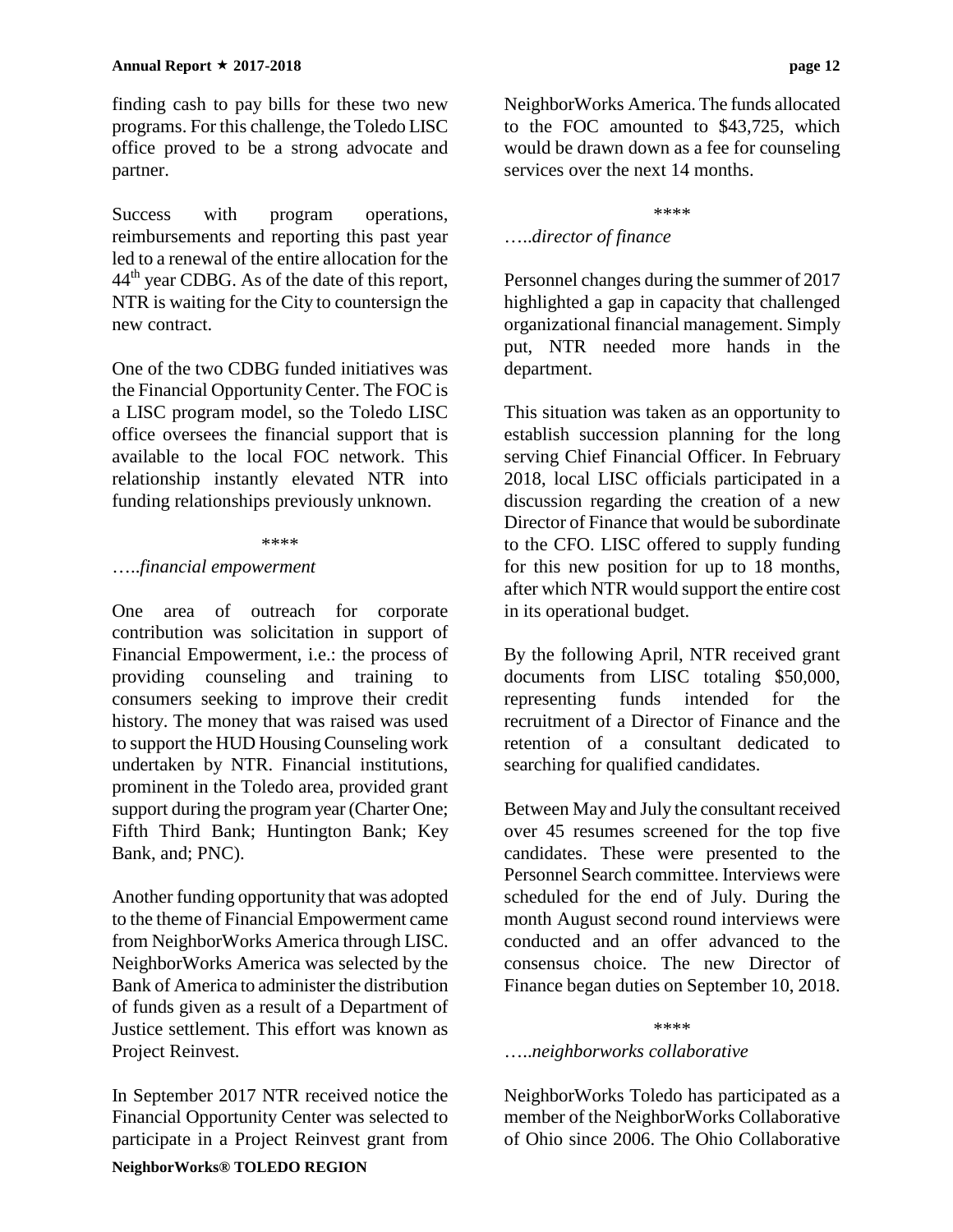currently has ten members, each being a chartered member of the NeighborWorks Network.

The collaborative is a dues-paying organization. The members have benefitted from the success enjoyed from undertaking state-wide initiatives that generated program fees. A universal characteristic of the member organizations is lending staff capacity. A universal need shared by all of the members has been the lack of significant loan capital.

In a bold move to solve the loan capital issue, the Collaborative retained Tommie Fitzgibbons as a consultant to guide the search for resources. Mr. Fitzgibbons opened discussions with Key Bank. Key had recently signed a community benefits agreement with the National Community Reinvestment Coalition, pledging to invest millions in the Key business footprint.

In September 2017 a meeting was held with Key Bank officials representing Community Development Lending, Corporate Responsibility, KeyBank Mortgage and the Key Bank Foundation. The discussion centered on a proposed \$15 million revolving line of credit that will fund first and second mortgages for first time homebuyers through members of the NeighborWorks Collaborative of Ohio. The total anticipated investment is \$15 million, of which NTR would gain access to an equal share for lending in Northwest Ohio.

One year later, the Ohio Collaborative was still in discussions with Key Bank regarding the loan capital investment, but moving closer to implementation. There is considerable optimism for this opportunity to bear fruit.

**NeighborWorks® TOLEDO REGION** The important point is that an investment of this size is something that could only be achieved on a state-wide basis with a collaborative and the bank would have to arrive at a level of comfort with the

NeighborWorks members in Ohio. Because these members receive business and technical support from NeighborWorks America, the bank's confidence will be well founded.

### Next Twelve Months:

All of our current lines of business are on an upward trajectory.

With the addition of the Financial Opportunity Center facility and staff, Home Preservation Services gained considerable capacity and a set of customer services that are new for NTR.

The Oakwood Homes initiative triggered an increase in both sales of affordable homes and a doubling of our in-house lending, comparing year over year. This single deal positively impacts Home Owner Promotion and the Lending lines of business. This past year we just started to scratch the surface.

The Real Estate Development line of business grew with NTR becoming the General Partner on five portfolios and will receive another boost in 2019 with the addition of the Englewood Senior development. Just as significant, is the move toward taking the inhouse property management to a higher plane of efficiency, which increases our ability to resolve tenant calls quickly.

Our widening embrace of affordable rental housing portfolios has exposed different tenant groups to NTR. Along with these new relationships, new opportunities for broader community engagement will emerge over the next year.

The year 2018 began with a new Mayor, a new administrative team and a different philosophy about how the public sector can best support community development. NTR is eager to play a role to achieve the best outcome possible, and to do so as a collaborator at the local level.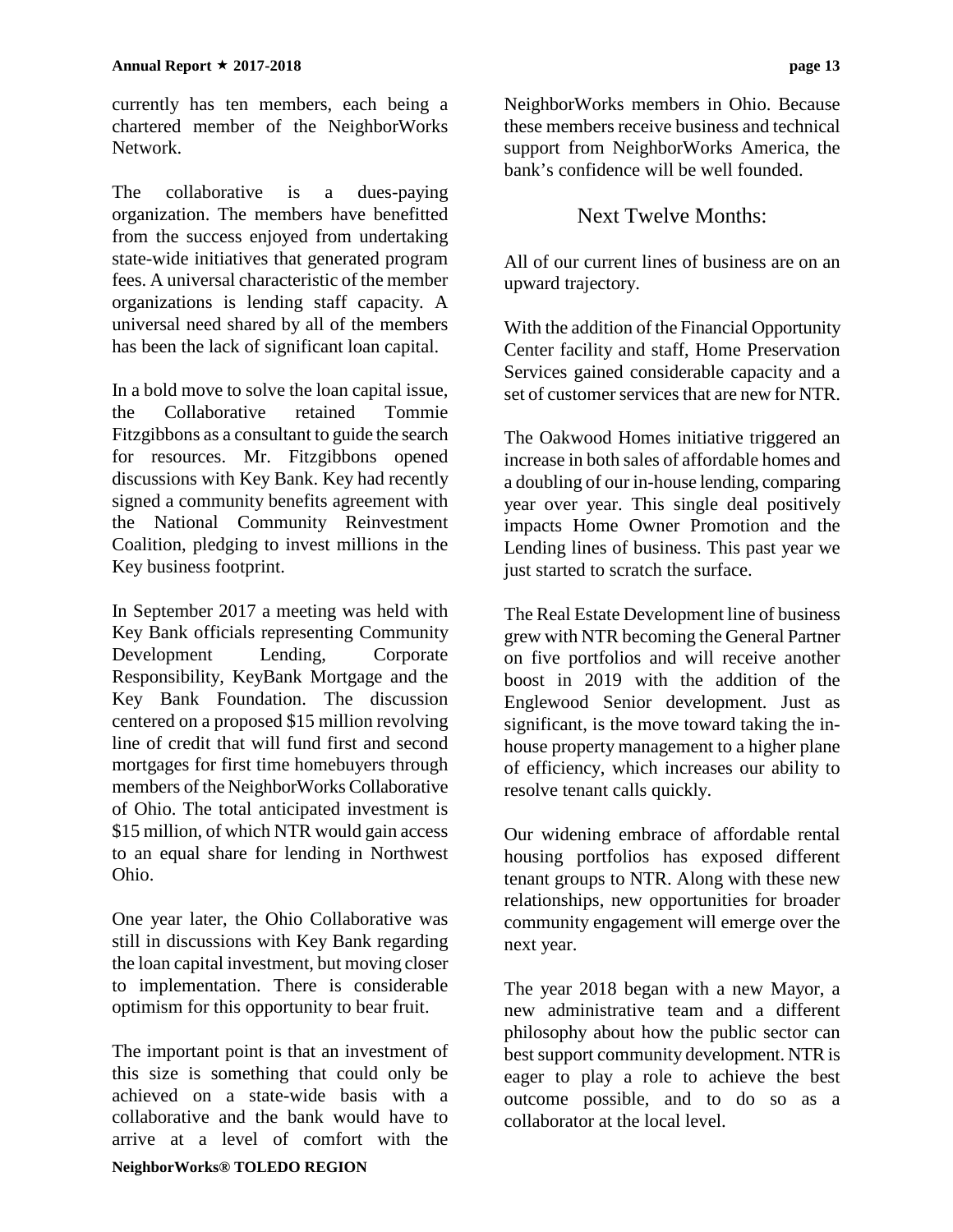## Direct Services **2017-2018**

## **T**

he following is a listing and brief description of program services that are currently available through the NeighborWorks® TOLEDO REGION through the HomeOwnership Center at 704 Second Street and the Financial Opportunity Center at 2860 Lagrange Street:

### \_ **HOME BUYER'S EDUCATION**

• Pre-purchase training for future homeowners in a relaxed setting.

• Credit analysis and adjustment plan development.

• Detailed examination of the borrowing process and advice on building a down payment.

• How to shop for and evaluate homeowner's insurance coverage.

### \_ **FORECLOSURE INTERVENTION and MORTGAGE RESCUE**

• Personal financial management training.

- Credit analysis and sustainability determination.
- Negotiation with mortgage servicer.
- Rescue funding and/or closing.

### \_ **FINANCIAL OPPORTUNTY CENTER**

- Home buyer education.
- Long term credit history repair.

• Job search coaching aimed at improving household income. .

- Access to Ohio Benefits Bank.
- Income tax return preparation.
- Off-site training available.

### \_ **TECHNICAL ASSISTANCE PROGRAM**

- Advice about home repairs.
- Referrals to reliable contractors.

• Assistance with construction planning, bidding or construction monitoring.

• Assistance in setting priorities for renovation.

### \_ **STATE OF OHIO "HOME WEATHERIZATION ASSISTANCE PROGRAM"**

• Free home energy efficiency assessment.

• Free labor and material focused on items necessary to achieve home energy efficiency.

### \_ **COLUMBIA GAS OF OHIO "PROJECT WARMCHOICE"**

• Free home energy efficiency assessment. Work specifications are determined by results of a Minneapolis Blower Door test and infrared camera scan.

• Free labor and material focused on items necessary to achieve energy efficiency.

• Free replacement of unsafe natural gas range

• Free replacement of unsafe gas fired heating unit and/or hot water heater.

#### \_ **TOLEDO EDISON (FIRSTENERGY) "COMMUNITY CONNECTIONS" PROGRAM**

- Free replacement compact fluorescent light bulbs.
- Free installation of insulation (all electric houses only).
- Free electrical system up-grade.
- Free refrigerator replacement (for qualifying units).
- Free freezer replacement (for qualifying units).

#### \_ **AFFORDABLE HOUSING**

• Homes available on a lease-purchase financing arrangement in connection with Home Buyer Education.

- New homes available for long-term lease.
- New homes available for purchase with possible down payment assistance.
- Renovated homes available for purchase with possible down payment assistance.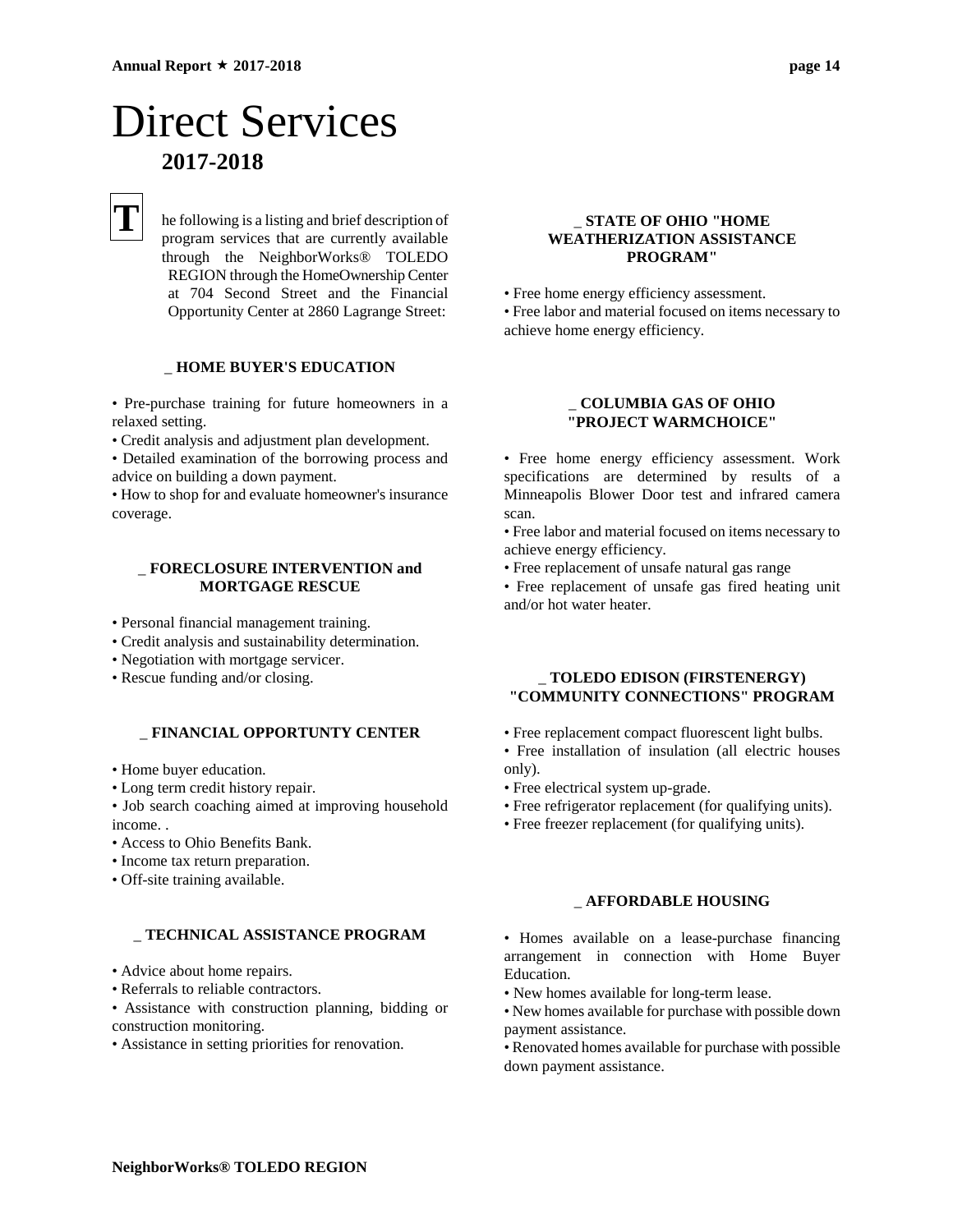**2017-2018**

# Summary of Accomplishments



he original mission of Neighborhood Housing Services of Toledo, Inc. (d/b/a) NeighborWorks® TOLEDO REIGION (NTR) was to restore and revitalize the neighborhood areas for the benefit of the current residents, to

restore confidence and trust. Based upon on going surveys of private reinvestment in the neighborhoods, significant progress has been made toward this mission since 1978.

The summary below highlights the progress achieved by NTR in many neighborhoods throughout Toledo, with concentration in East Toledo, the Cherry Street Legacy, Overland Park (Old West End New Initiative) and the Englewood neighborhoods during the 2017- 2018 operating year:

### \_ **NEW CUSTOMERS**

**655** individuals contacted NTR for either mortgage rescue through the Saving the Dream program, HUD Housing Counseling contacts or for the weatherization assistance efforts during 2017-2018.

A total of 17,707 customers have been assisted since 1977.

### \_ **HOME OWNERSHIP EDUCATION**

**144** households successfully completed the minimum classroom and individual counseling requirements of the HomeOwnership Center of Toledo pre-purchase training program during the past year. This training substantially improves the likelihood of long term customer success as a borrower.

A total of 2,827 households have graduated from the pre-purchase training program since 1994.

### \_ **NHS DIRECT LENDING ACTIVITIES**

Neighborhood Housing Services of Toledo, Inc., (d/b/a) NeighborWorks® TOLEDO REGION made **\$450,650** worth of direct loans, adding **18** new mortgages to its loan portfolio.

#### \_ **PRIVATE INVESTMENT**

NTR customers made "out of pocket" cash equity investments totaling **\$240,145** for down payments, fees, closing costs and cash purchases for homes.

### **NeighborWorks® TOLEDO REGION**

### \_ **FORECLOSURE INTERVENTION AND/OR MORTGAGE RESCUE**

**135** counseling contacts were established with consumers seeking assistance.

### \_**AFFORDABLE HOUSING THROUGH ENERGY CONSERVATION**

**856** units of energy conservation and Weatherization assistance were delivered by NTR to low income households throughout Toledo and Lucas County during 2017-2018 for a total administration, labor and material investment of approximately **\$3.428 million**.

### \_ **SINGLE FAMILY HOUSING RE-DEVELOPMENT**

NTR sold fifteen single family homes to first time homebuyers during 2017-2018. In many cases extensive rehabilitation was performed to bring the structures in compliance with the city building code.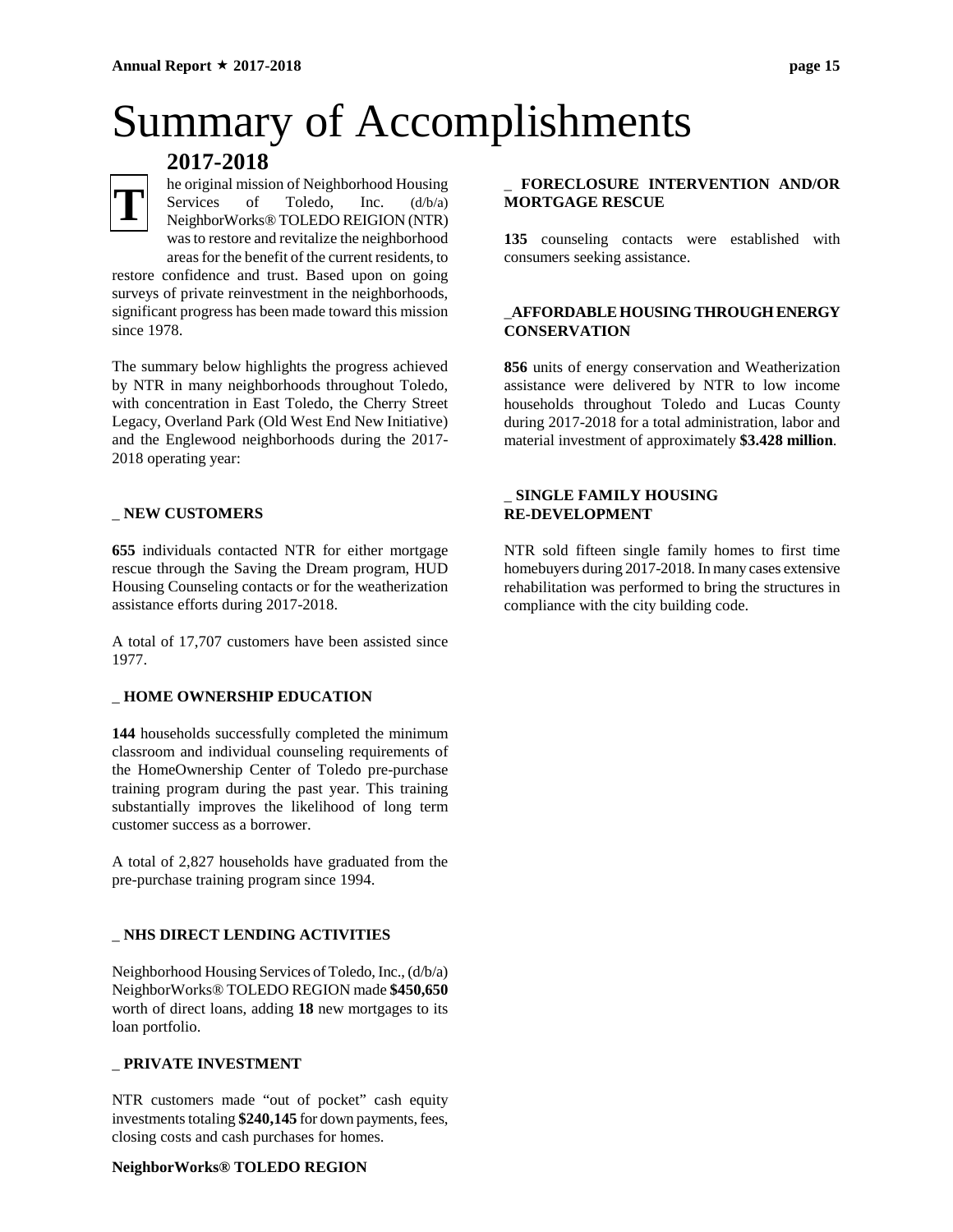## Lending & Homeownership Promotion **2017-2018**

## **T**

his section contains a list of loans that have been funded or homes occupied as a result of a lease/option by Neighborhood Housing Services of Toledo, Inc., and (d/b/a) NeighborWorks® TOLEDO REGION during the period of September 1, 2017 through August 31, 2018. This section also contains a list of locations where homeownership was promoted as a result of facilitation through homebuyer education, a mortgage or a direct

cash sale. Please refer to the map on the following page that identifies loan transactions, affordable housing sales and homebuyer facilitation.

\_ **NTR LOAN TRANSACTIONS (red dot)**

- **(1) \*1413 Wildwood (first time homebuyer)**
- **(2) \*535 Belmont (rehabilitation)**
- **(3) \*1509 Oakwood (first time homebuyer)**
- **(4) \*560 Belmont (first time homebuyer)**
- **(5) \*3255 Mulberry (first time homebuyer)**
- **(6) \*355 Moorish (first time homebuyer)**
- **(7) \*1250 Oakwood (first time homebuyer)**
- **(8) \*627 Lucas (first time homebuyer)**
- **(9) \*834 Brighton (first time homebuyer)**
- **(10) \*1216 Oakwood (first time homebuyer)**
- **(11) \*1232 Oakwood (first time homebuyer)**
- **(12) \*1326 Elmwood (first time homebuyer)**
- **(13) \*1142 Oakwood (first time homebuyer)**
- **(14) \*836 City Park (first time homebuyer) (15) \*1228 Oakwood (first time homebuyer)**

\_ **AFFORDABLE HOUSING SALES (dark blue dot)**

- **(16) \*1925 Lawrence (affordable rental, family)**
- **(17) \*820 Western (affordable rental, veteran)**
- **(18) \*368 Plymouth (affordable rental, veteran)**
- **(19) \*1315Varland (affordable rental, veteran)**
- **(20) \*1066 Hamilton (affordable rental, family)**
- **(21) \*821 Yondota (first time homebuyer)**
- **(22) \*837 Clark (first time homebuyer)**
- **(23) \*408 Western (first time homebuyer)**
- **(24) \*224 White (first time homebuyer)**
- **(25) \*4147 Birchall (first time homebuyer)**

### **\_HOME OWNERSHIP FACILITATED (green dot)**

- **(26) \*4616 Nantucket, 43612**
- **(27) \*560 Belmont, 43607**
- **(28) \*120 Clifton, 43607**
- **(29) \*327 Kingwood, 43607**
- **(30) \*507 Lucas, 43604**
- **(31) \*4928 Airport Highway, 43615**
- **(32) \*803 Hildebrand, 43604**
- **(33) \*516 Walbridge, 43609**
- **(34) \*3665 Southlawn, 43614**
- **(35) \*800 Hildebrand, 43604**
- *(36)* **\*5425 S. Gastonberry, 43613**
- **(37) \*530 E. Oakland, 43608**
- **(38) \*1331 W. Sterns, Temperance, MI** *(not mapped)*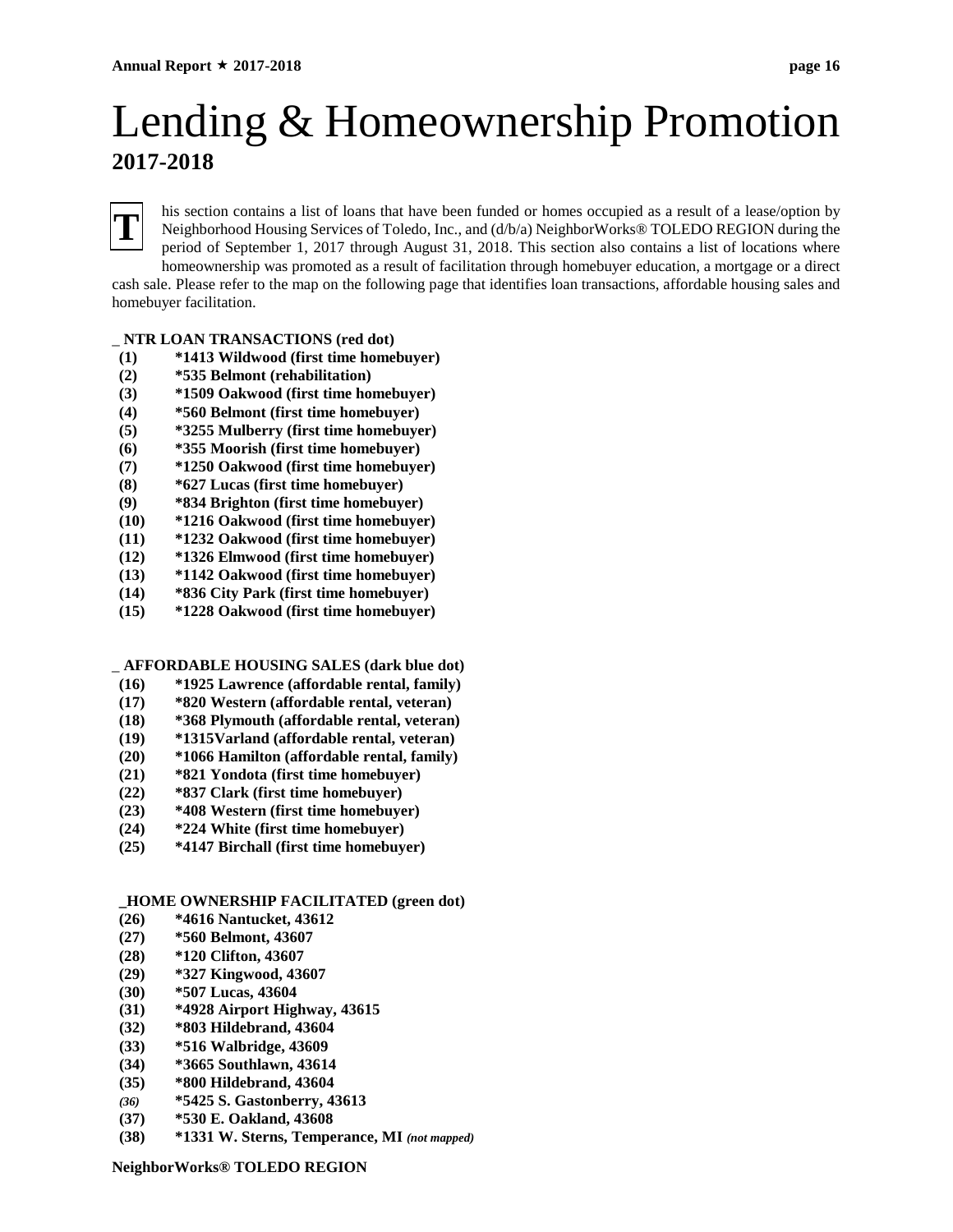- **(39) \*454 Pasadena, 43612**
- **(40) \*345 Hildebrand, 43604**
- **(41) \*2505 Olivewood, Oregon 43616**
- **(42) \*1922 Bonfield, 43607**
- **(43) \*636 Avondale, 43607**
- **(44) \*1257 Woodland, 43607**
- **(45) \*513 Vance, 43604**
- **(46) \*4059 Angola, 43615**
- **(47) \*657 Pinewood, 43604**
- **(48) \*831 Hildebrand, 43604**
- **(49) \*252 Somerset, 43609**
- **(50) \*3049 State Route 120, Metamora OH** *(not mapped)*
- **(51) \*16 Bexley, 43615**



### **2017-2018 Lending and HomeOwnership Promotion**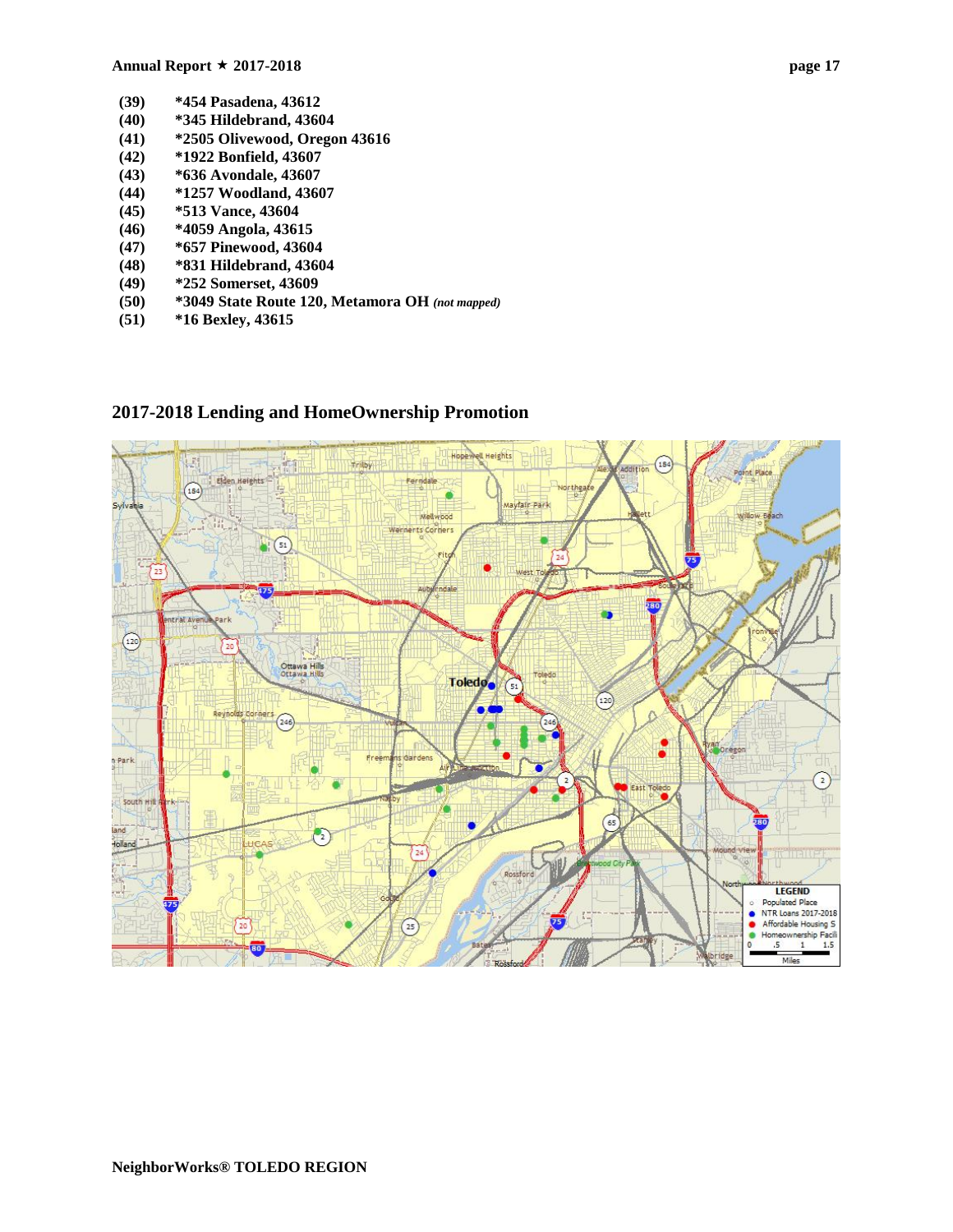## Board of Trustees **2017-2018 Partnership Representatives**

### **FINANCIAL INSTITUTIONS**

Adrien Bruce, (Representing Key Bank)

Chris Kozak, **NTR 2nd Vice President** (Representing Huntington Bank)

Stanley Kolebuck, **NTR President** (Representing Huntington Bank)

Jon Ostrander (Representing Fifth Third Bank)

Kim Ward, **NTR 1st Vice President** (Representing First Federal Bank)

### **BUSINESSES/INDUSTRY**

Meg Adams (Representing Toledo Edison/First Energy)

J. P. Hayward, **NTR Secretary** (attorney-at-law, retired)

Cheri Pastula, (Representing Columbia Gas of Ohio)

### **LOCAL GOVERNMENT**

Marquita Chong (Representing the City of Toledo)

Chad Olson (Representing the County of Lucas)

Matt Sutter (Representing the County of Lucas)

### **SOUTH SIDE NEIGHBORHOOD**

Doris Lynch (Resident, volunteer)

### **EAST TOLEDO NEIGHBORHOOD**

Tracey Britt, (Resident, volunteer)

Michael Craig, (Resident, volunteer)

Kelly Dean (Resident, volunteer)

### **WEST END NEIGHBORHOOD**

Rhonda Cole (Resident, volunteer)

Elizabeth Harris (Resident, volunteer)

Les Robinson (Resident, volunteer)

Ernest Sawyers (Medical professional)

Essie Wiggins (Resident, volunteer)

### **NORTH TOLEDO NEIGHBORHOOD**

Tom Jesionowski (Resident, volunteer)

Cathy Schultz (Resident, volunteer)

**NeighborWorks® TOLEDO REGION**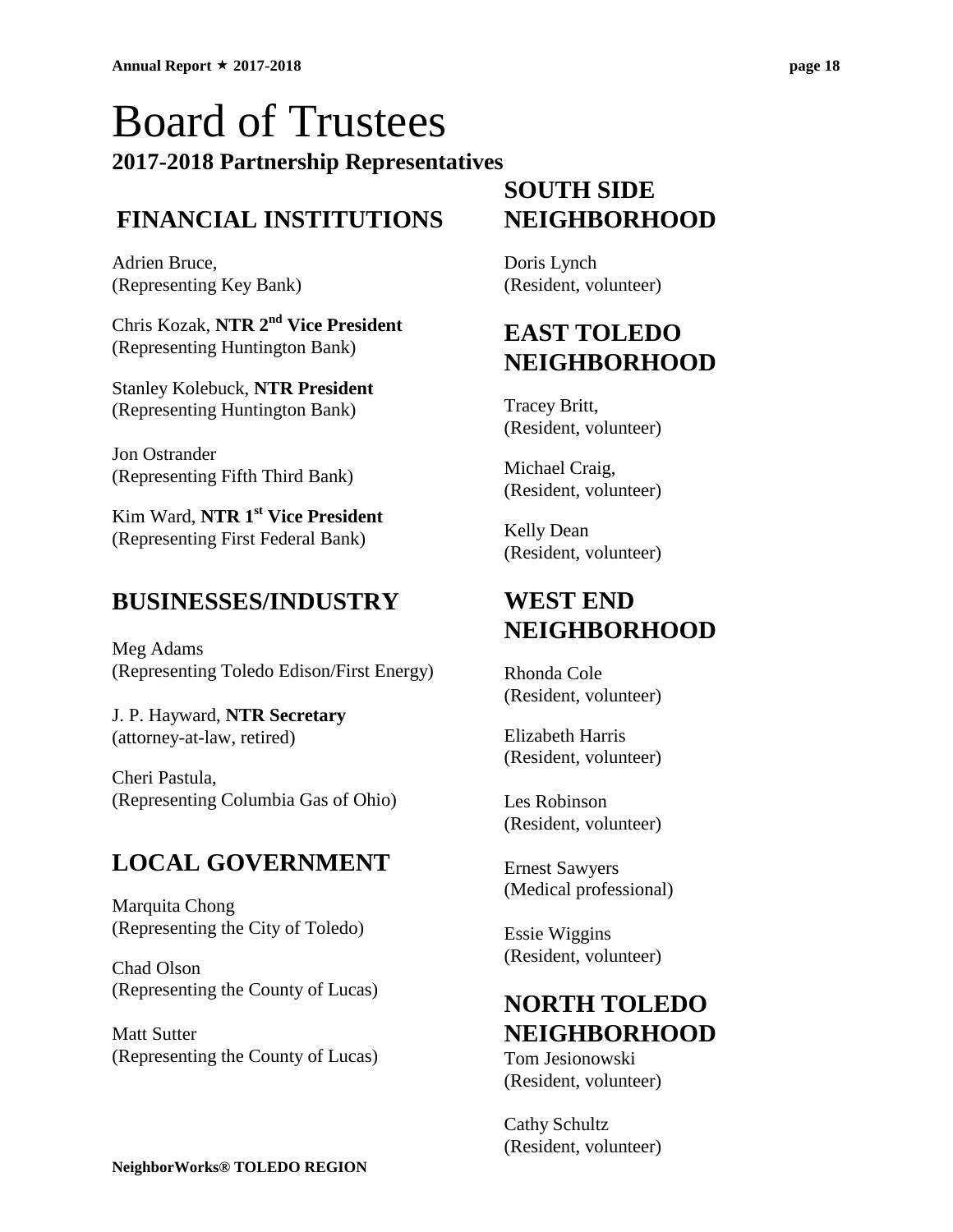### ASSETS

| <b>Current Assets</b>                 | \$1,462,632  |
|---------------------------------------|--------------|
| Total current assets                  | \$2,218,609  |
| Long-term portion of loans receivable | \$2,826,497  |
| Net property and equipment            | \$22,886,580 |
| Total other assets                    | \$2,225,710  |
| <b>Total assets</b>                   | \$30,157,396 |

### LIABILITIES AND NET ASSETS

| <b>Current liabilities</b>               | \$3,719,221         |
|------------------------------------------|---------------------|
| Long-term debt                           | \$7,252,725         |
| <b>Total liabilities</b>                 | \$10,971,946        |
| Net assets                               |                     |
| Unrestricted net assets, controlling     | \$3,910,271         |
| Unrestricted net assets, non-controlling | <u>\$11,858,473</u> |
| Total unrestricted net assets            | \$15,768,744        |
| Temporarily restricted                   | \$<br>122,500       |
| Permanently restricted                   | \$<br>3,294,206     |
| Total net assets                         | 19,185,450<br>\$    |
| Total liabilities and net assets         | 30,157,396          |